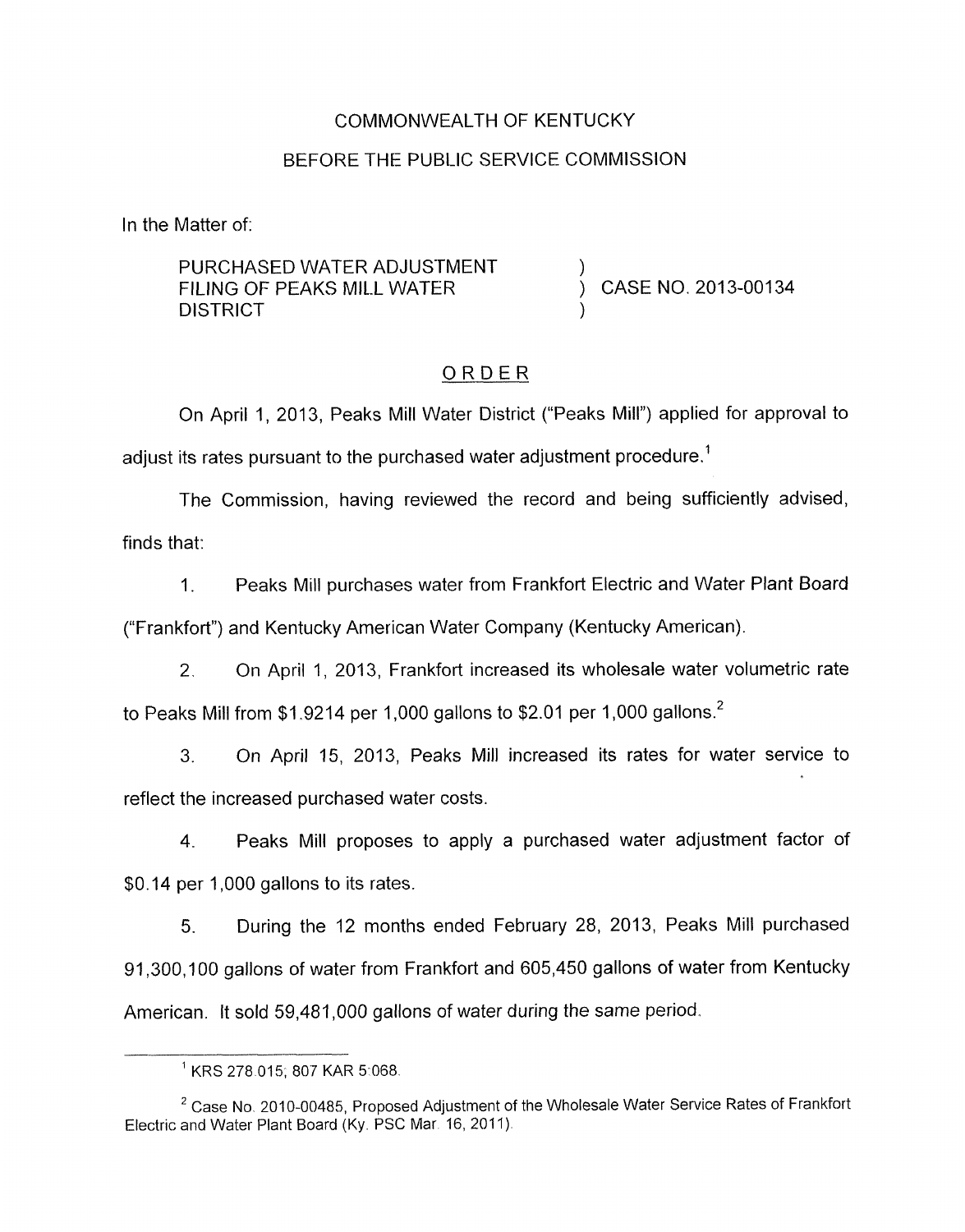6. The purchased water adjustment factor of \$0.14 per 1,000 gallons, as calculated in Appendix A to this Order, is fair, just, and reasonable and should be approved

7. The rates set forth in Appendix B to this Order are fair, just, and reasonable and should be approved for water service that Peaks Mill renders on and after April 15, 2013.

IT IS THEREFORE ORDERED that:

1. The purchased water adjustment factor of \$0.14 per 1,000 gallons is approved.

2. The rates set forth in Appendix B are approved for water service that Peaks Mill renders on or after April 15, 2013.

**3.** Peaks Mill's proposed tariff sheet filed with the application is approved.

By the Commission



AΤ Director

Case No. 2013-00134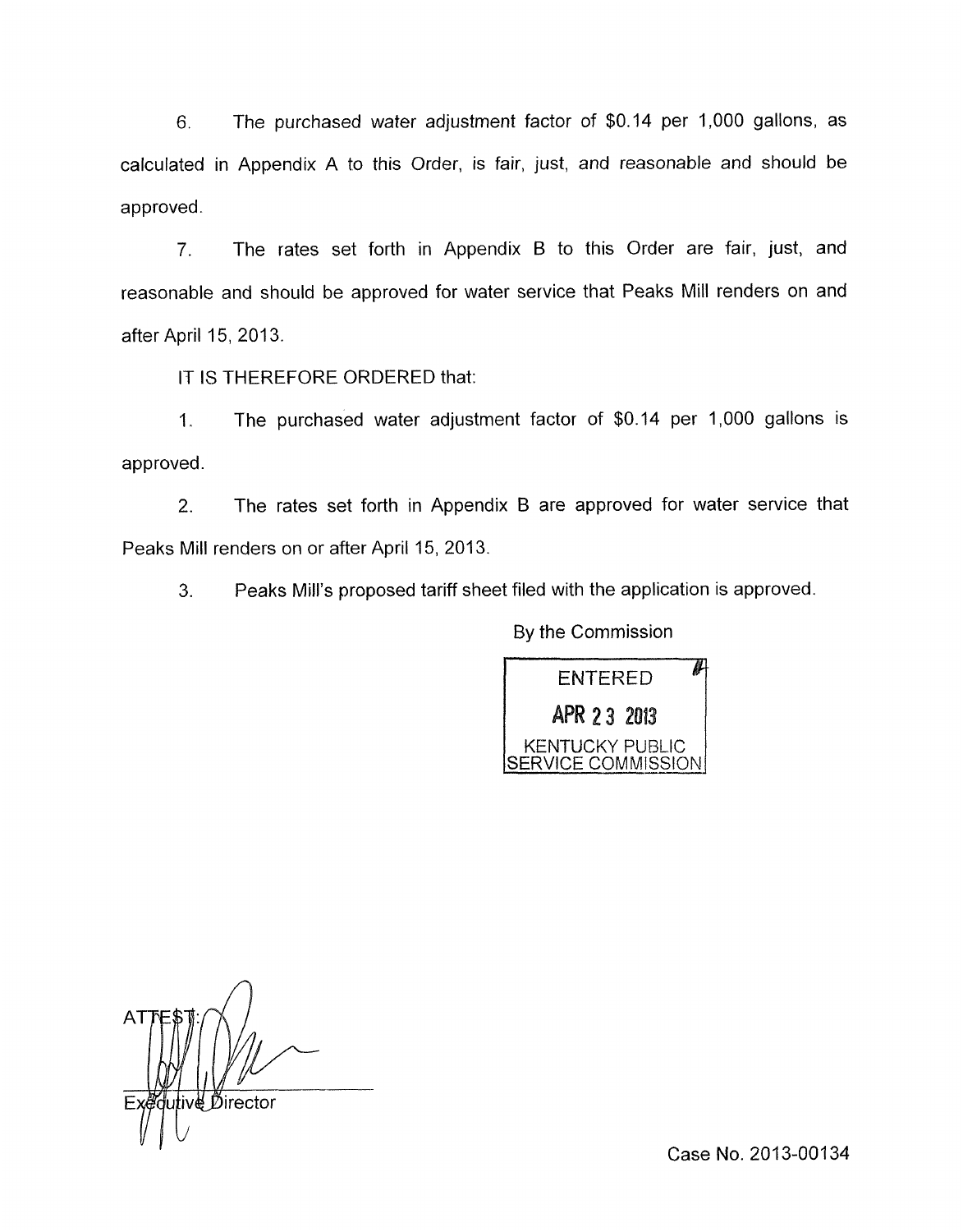## APPENDIX A

# APPENDIX TO AN ORDER OF THE KENTUCKY PUBLIC SERVICE COMMISSION IN CASE NO. 2013-00134 DATED APR 2 3 2013

|                                   | New Rate     | <b>Base Rate</b> |
|-----------------------------------|--------------|------------------|
| Frankfort                         |              |                  |
| Purchases in gallons              | 91,300,100   | 91,300,100       |
| Volumetric rate                   | \$2.01/1,000 | \$1.9214/1,000   |
|                                   | \$183,513.20 | 175,424.01       |
| Increased water cost              |              | \$8,089.19       |
| Increased water cost              |              | \$8,089.19       |
| Divided by gallons sold/1,000     |              | 59,481,000       |
| Purchased water adjustment factor |              | 0.1359<br>\$     |
|                                   |              | 0.14<br>or \$    |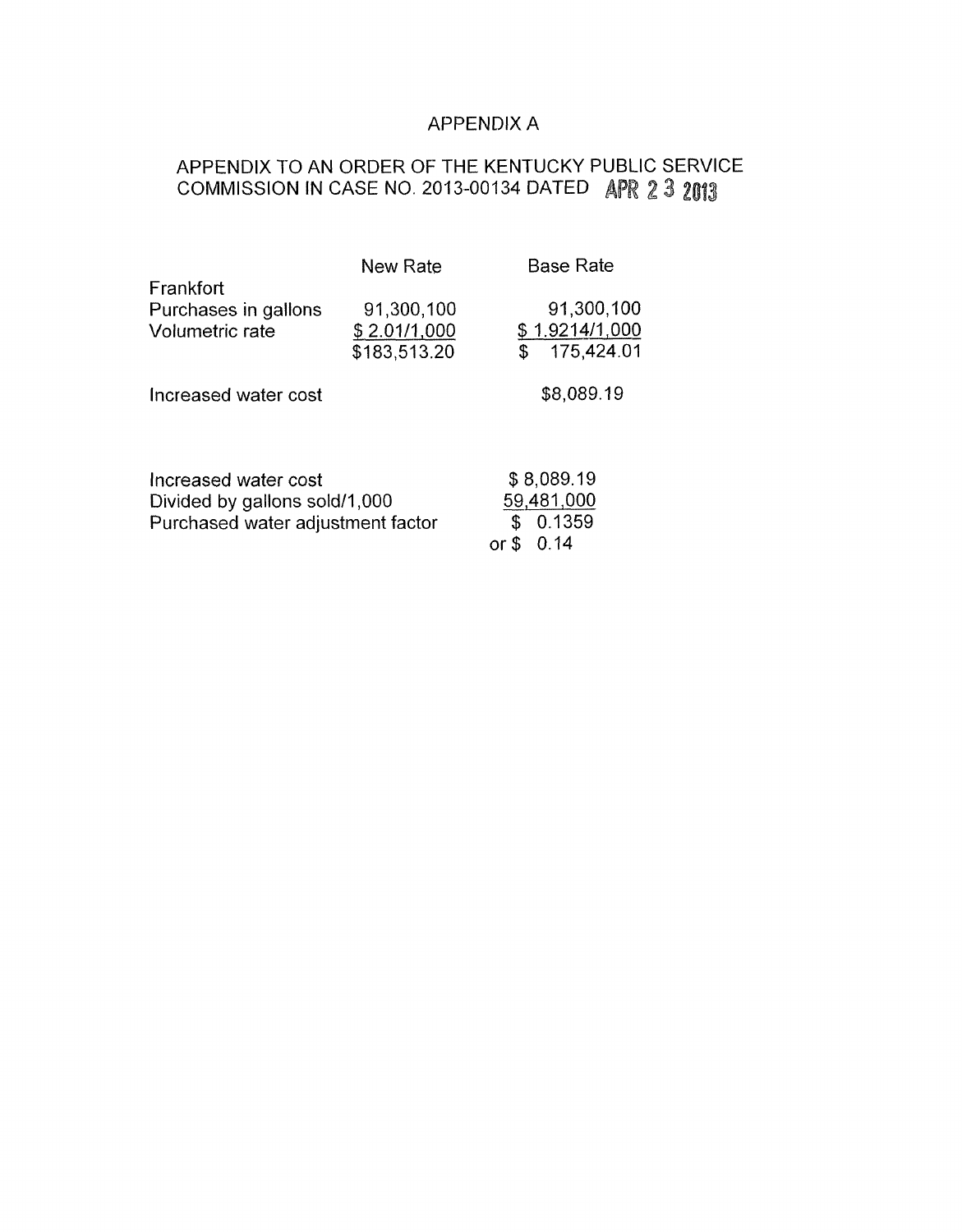#### APPENDIX B

## APPENDIX TO AN ORDER OF THE KENTUCKY PUBLIC SERVICE COMMISSION IN CASE NO. 2013-00134 DATED APR 2 3 2013

The following rates and charges are prescribed for the customers in the area served by Peaks Mill Water District. All other rates and charges not specifically mentioned herein shall remain the same as those in effect under authority of the Commission prior to the effective date of this Order.

## **Monthly Rates**

| First | 2,000 gallons  |
|-------|----------------|
| Next  | 3,000 gallons  |
| Next  | 5,000 gallons  |
| Over  | 10,000 gallons |

| \$25.92 | Minimum Bill      |
|---------|-------------------|
| 8.65    | per 1,000 gallons |
| 7.43    | per 1,000 gallons |
| 6.21    | per 1,000 gallons |